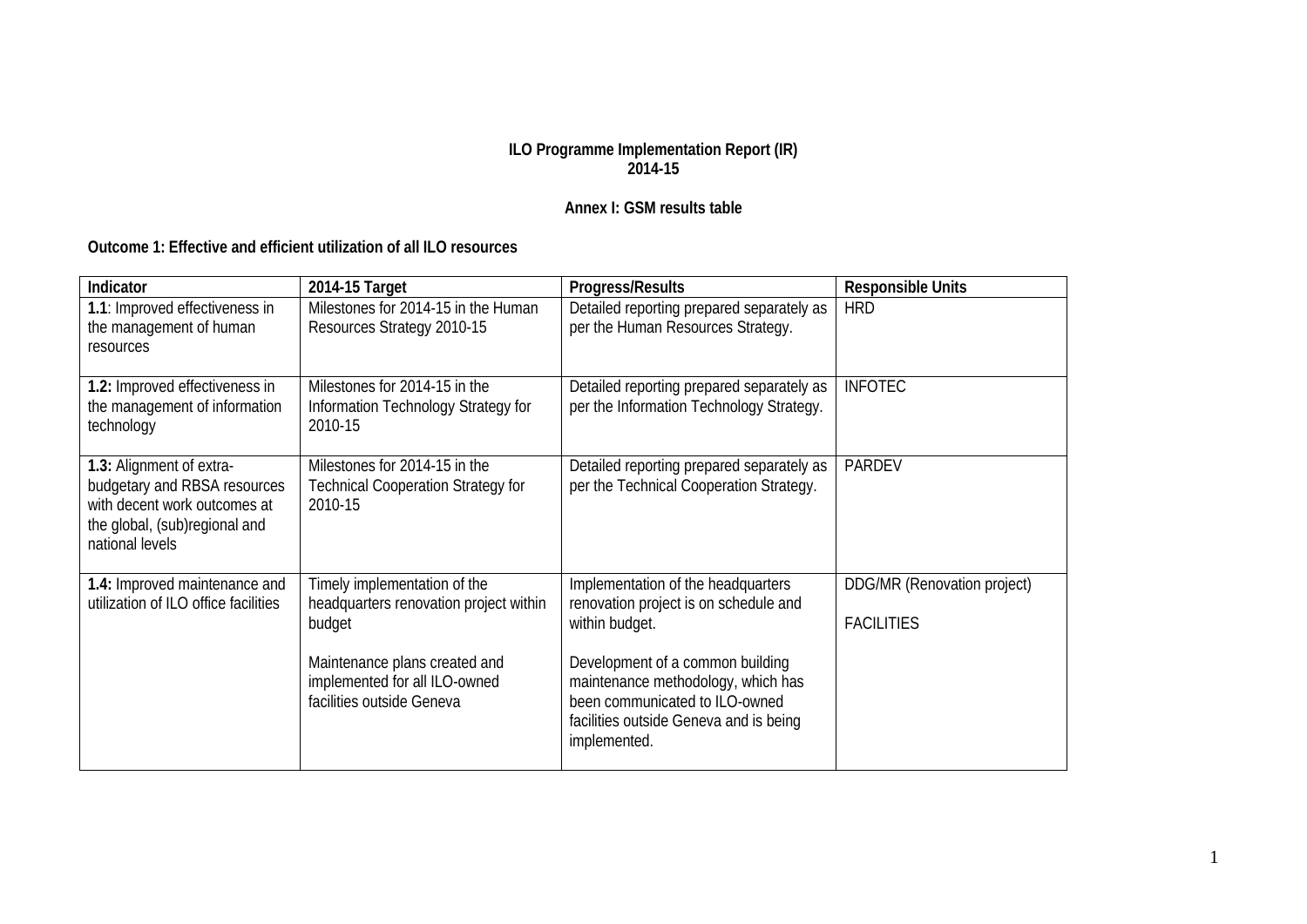| 1.5: Progress towards climate<br>neutrality | - 5 per cent decrease in electricity<br>consumption                      | 5 per cent decrease in electricity<br>consumption                              | <b>INTSERV and FINANCE</b> |
|---------------------------------------------|--------------------------------------------------------------------------|--------------------------------------------------------------------------------|----------------------------|
|                                             | - Proportion of travel expenditure under<br>all sources of funds reduced | 3.4 per cent reduction in travel<br>expenditures                               |                            |
|                                             | - Use of videoconferences increased<br>by 80 per cent                    | 73 per cent increase in videoconferences<br>as compared with the 2008 baseline |                            |

## **Outcome 2: Effective and efficient governance of the Organization**

| Indicator                                                                                                                                | 2014-15 Target                                                                                                              | Results/progress                                                                                                                                                                                                                                                                                                              | <b>Responsible Units</b> |
|------------------------------------------------------------------------------------------------------------------------------------------|-----------------------------------------------------------------------------------------------------------------------------|-------------------------------------------------------------------------------------------------------------------------------------------------------------------------------------------------------------------------------------------------------------------------------------------------------------------------------|--------------------------|
| 2.1: ILO constituents guide the<br>implementation of ILO activities<br>at the country level through<br>Decent Work Country<br>Programmes | Constituents involved in the<br>development of 100 per cent of Decent<br><b>Work Country Programmes</b>                     | Constituents have been involved in the<br>design and implementation of all Decent<br><b>Work Country Programmes</b>                                                                                                                                                                                                           | PARDEV and PROGRAM       |
| 2.2: External Auditor's opinion<br>on the ILO financial statements<br>and on follow-up action                                            | Unqualified audit opinion and<br>successful implementation of<br>International Public Sector Accounting<br><b>Standards</b> | The Office received an unqualified audit<br>opinion for the 73rd financial period<br>(2012-13) and also for the consolidated<br>financial statements for the year ended<br>31 December 2014. The financial<br>statements continued to be fully<br>compliant with International Public Sector<br>Accounting Standards (IPSAS). | <b>FINANCE</b>           |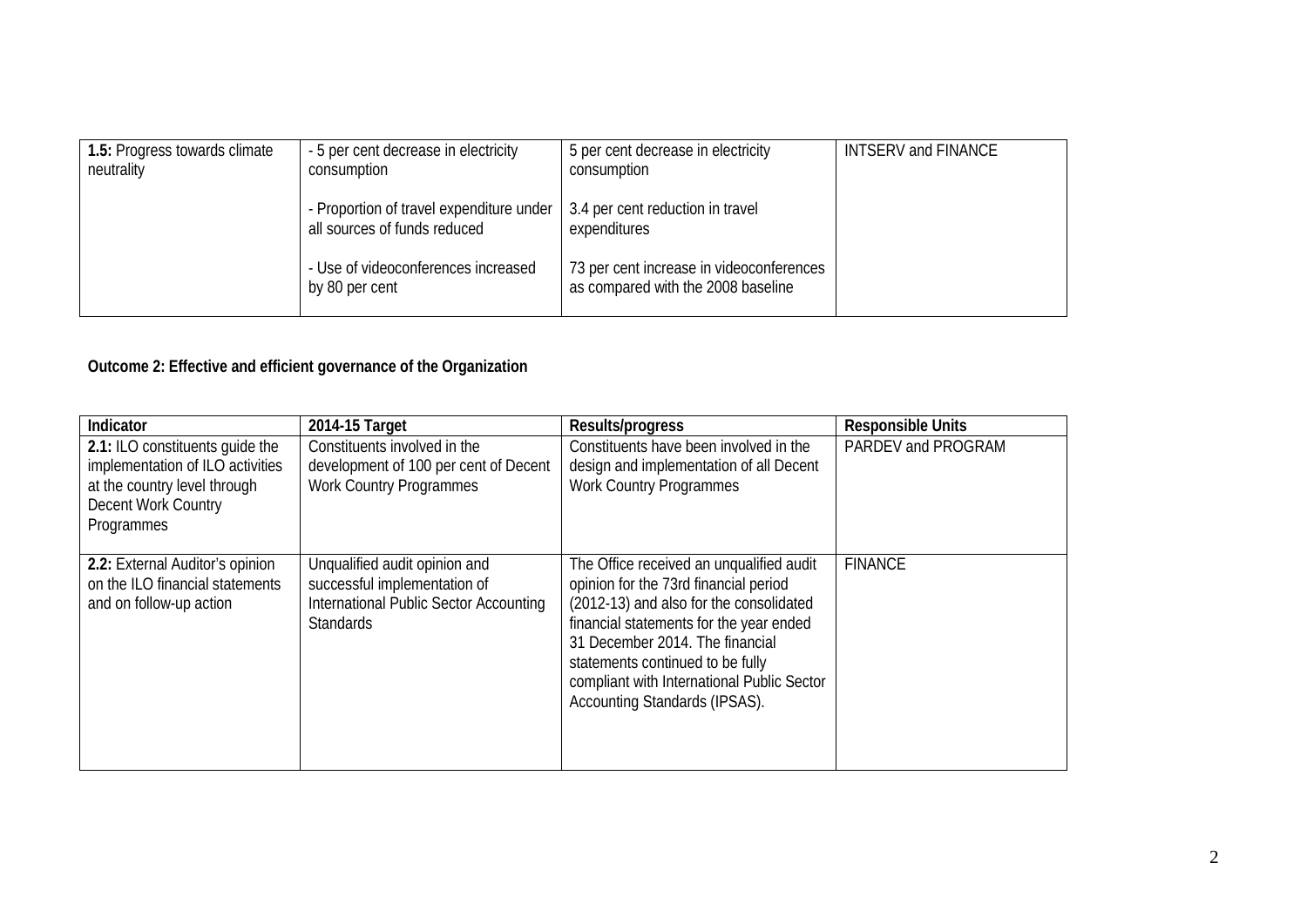|                                                                                                                                                |                                                                                                                        | The Office introduced changes in the<br>financial statements for the year ended<br>31 December 2014 and additional<br>information in the narrative financial<br>report to enable further simplification and<br>illustration of financial information<br>presented, making it easier to understand<br>by its stakeholders.<br>A modified approval statement of the |               |
|------------------------------------------------------------------------------------------------------------------------------------------------|------------------------------------------------------------------------------------------------------------------------|-------------------------------------------------------------------------------------------------------------------------------------------------------------------------------------------------------------------------------------------------------------------------------------------------------------------------------------------------------------------|---------------|
|                                                                                                                                                |                                                                                                                        | <b>Director-General and Treasurer</b><br>incorporating clear statements on<br>management responsibility was included<br>as part of the financial statements for the<br>year ended 31 December 2014.                                                                                                                                                               |               |
| 2.3: Quality assessments<br>provided in internal audit and<br>independent evaluation reports,<br>and timely and effective<br>implementation of | All audit recommendations accepted<br>by management are implemented<br>within six months of the audit report's<br>date | Average timeframe for Office responses<br>to internal audit reports reduced from 9.2<br>months in 2012-13 to 6.3 months in 2014<br>and 5.6 months in 2015.                                                                                                                                                                                                        | TR/CF and IAO |
| recommendations                                                                                                                                |                                                                                                                        | Total number of internal audit<br>recommendations fully implemented by<br>the six-month target date: 327 (out of<br>475) or 68.8%.                                                                                                                                                                                                                                |               |
|                                                                                                                                                |                                                                                                                        | Total number of internal audit<br>recommendations partially implemented<br>or in process of implementation as at the<br>due date: 142 (out of 475) or 29.9%.                                                                                                                                                                                                      |               |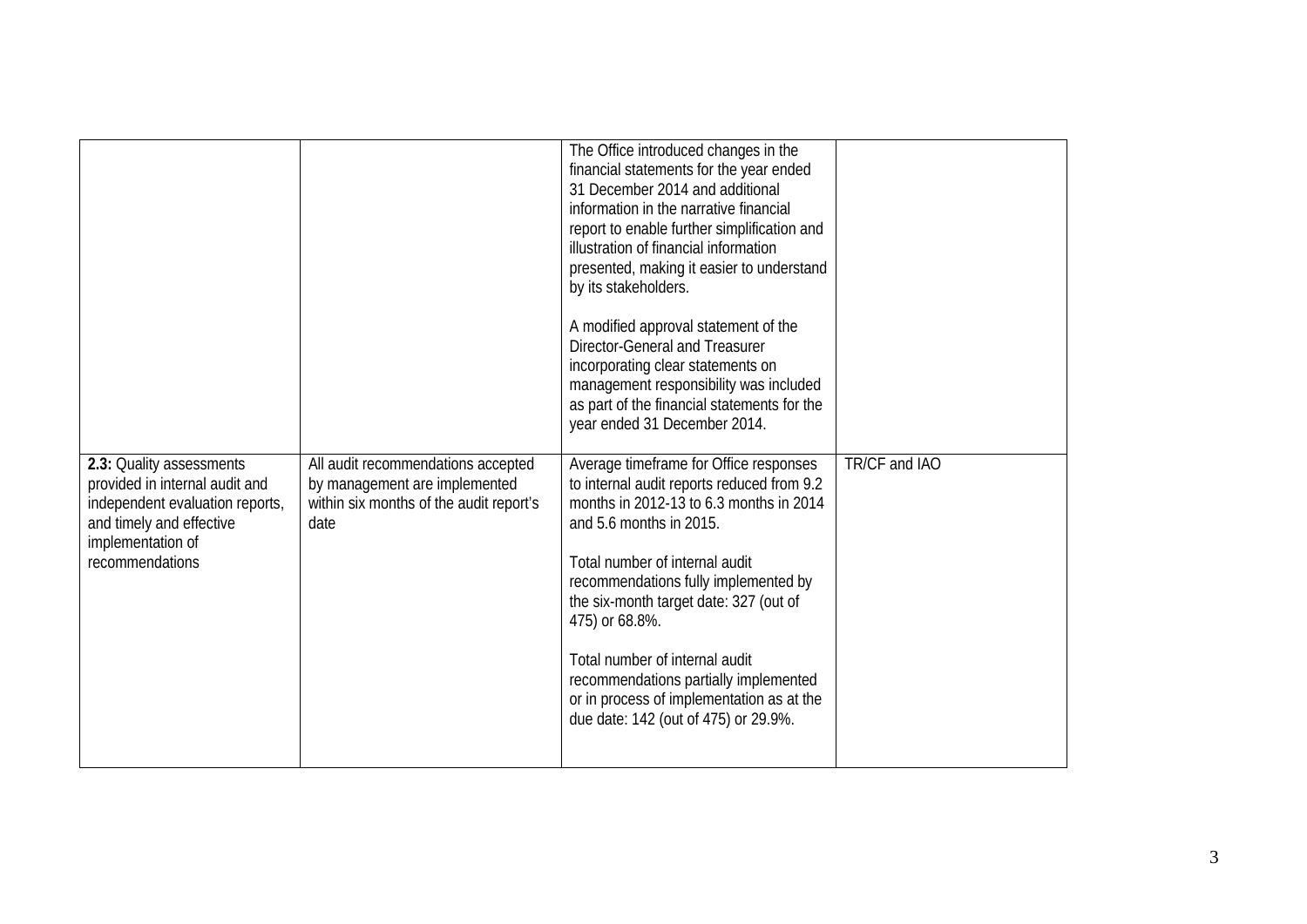|                                                       |                                                       | Total number of internal audit<br>recommendations whose implementation<br>was deferred due to budgetary<br>constraints: 6 (out of 475) or 1.3%.                                                                                                                                                                                                                                                                                                                                                                                                                                           |             |
|-------------------------------------------------------|-------------------------------------------------------|-------------------------------------------------------------------------------------------------------------------------------------------------------------------------------------------------------------------------------------------------------------------------------------------------------------------------------------------------------------------------------------------------------------------------------------------------------------------------------------------------------------------------------------------------------------------------------------------|-------------|
|                                                       | Milestones in the Evaluation Strategy<br>for 2011-15  | Detailed reporting against all milestones<br>provided in the Annual evaluation report<br>2014-15 presented at the 325 <sup>th</sup> Session<br>of the Governing Body.<br>http://www.ilo.org/gb/GBSessions/GB325<br>/pfa/WCMS_413814/lang--en/index.htm                                                                                                                                                                                                                                                                                                                                    | <b>EVAL</b> |
| 2.4: Increased recognition and<br>mitigation of risks | All elements of the system in place and<br>maintained | A dedicated Senior Risk Officer was<br>appointed in September 2014.<br>The Strategic Risk Register was<br>reviewed and revised and included in the<br>Programme and Budget for 2016-17.<br>An Enterprise Risk Management (ERM)<br>Framework was published through an<br>Office Directive (IGDS No. 421) in April<br>2015.<br>The Terms of Reference (TOR) of the<br>Risk Management Committee (RMC)<br>was finalized. The RMC was constituted<br>and held its first meeting in July 2015.<br>Project risk registers were systematically<br>developed as part of the appraisal<br>process. | TR/CF       |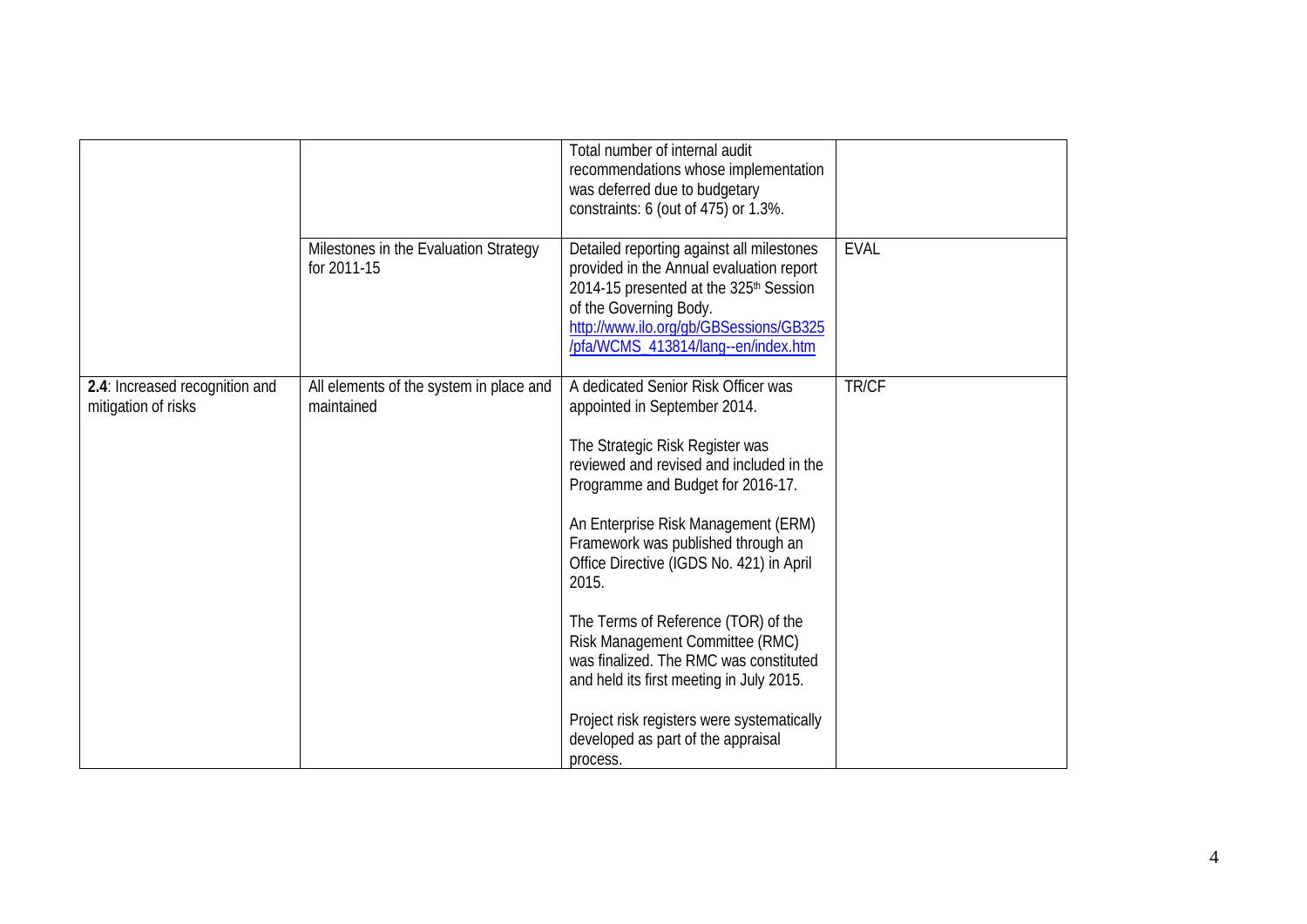|                                                                                                                                                      |                                                                                                                                                                                                                                                                                                 | Procurement risk registers were<br>systematically developed as part of all<br>major procurement processes.<br>Initial regional, country office and<br>departmental risk registers were finalized<br>by 30 November 2015 and will continue<br>to be fine-tuned and monitored.                                                                                                                                                                                                                                                                                                               |                     |
|------------------------------------------------------------------------------------------------------------------------------------------------------|-------------------------------------------------------------------------------------------------------------------------------------------------------------------------------------------------------------------------------------------------------------------------------------------------|--------------------------------------------------------------------------------------------------------------------------------------------------------------------------------------------------------------------------------------------------------------------------------------------------------------------------------------------------------------------------------------------------------------------------------------------------------------------------------------------------------------------------------------------------------------------------------------------|---------------------|
| 2.5: Efficient planning,<br>preparation and management of<br>International Labour Conference<br>and Governing Body sessions<br>and Regional Meetings | 10 per cent increase in constituents'<br>level of satisfaction<br>95 per cent of official documents<br>published on time<br>20 per cent decrease in paper<br>documents<br>20 per cent decrease in number of<br>words processed<br>Provision of adequate and timely legal<br>advice in all cases | Not directly reportable against target as<br>the Tripartite Consultative Group decided<br>not to take action on the survey designed<br>to gauge constituents' level of<br>satisfaction. However, feedback received<br>from the Screening Group has been<br>positive.<br>Official documents published on time: 87<br>per cent.<br>Decrease in the number of paper<br>documents since 2012-13: 31 per cent.<br>Decrease in the number of words<br>processed since 2010-11: 15 per cent.<br>Adequate legal advice provided to the<br>Conference and the Governing Body in a<br>timely manner. | RELMEETINGS and JUR |